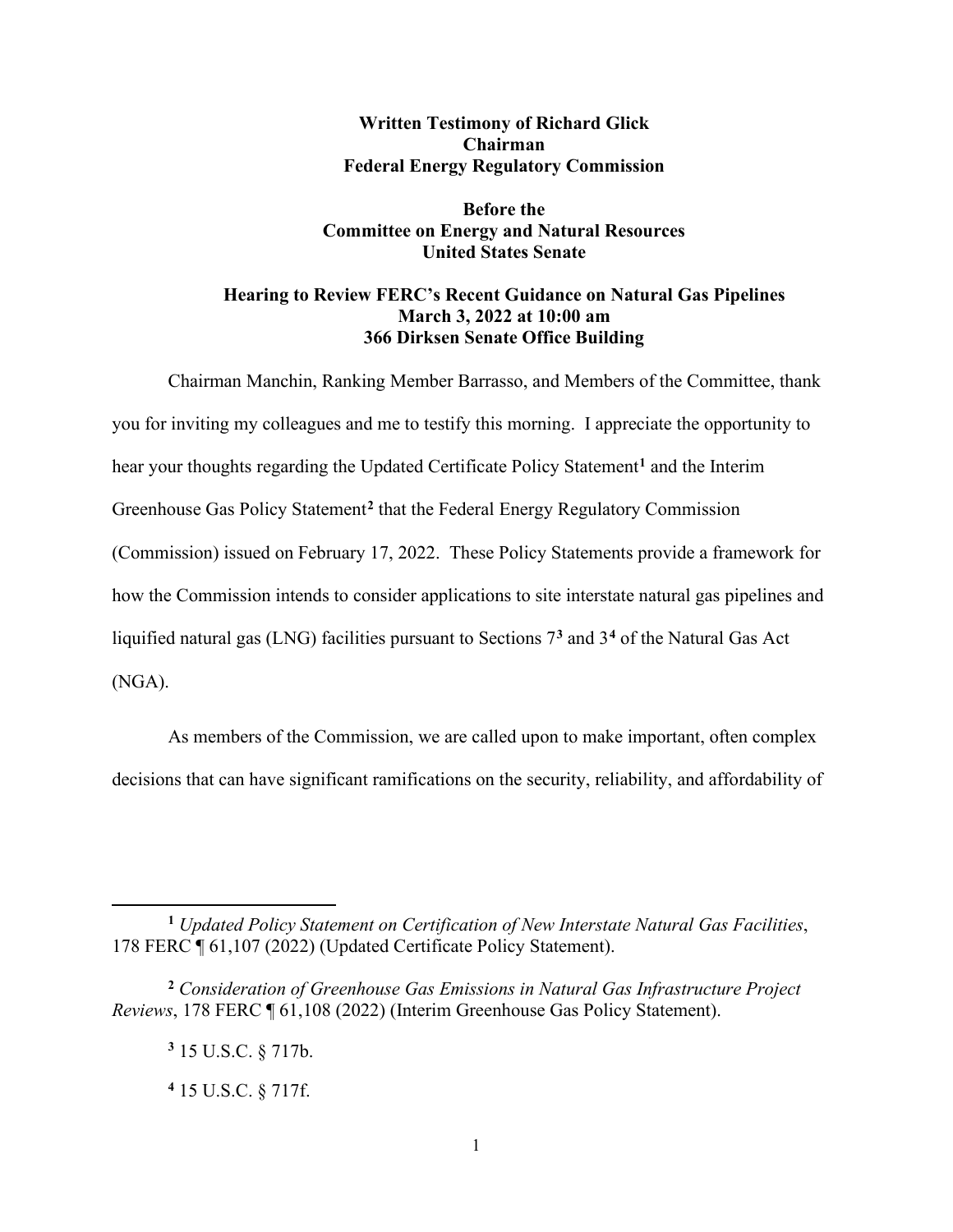the nation's energy resources. Every single vote I take is based on my best assessment of the facts and the law—nothing more and nothing less.

Over the last several years, I expressed concern that the Commission was not implementing section 3 and section 7 of the NGA consistent with federal courts' interpretations of those provisions. On multiple occasions the courts of appeals have come to the same conclusion, **[5](#page-1-0)** which has led them to vacate or remand Commission orders approving interstate natural gas pipelines and import/export LNG facilities. **[6](#page-1-1)**

And this result has not been limited to Commission orders. Over the last few years, federal courts have frequently vacated federal permits and authorizations needed to develop energy infrastructure,<sup>[7](#page-1-2)</sup> in many cases imperiling the projects that rely on those permits and

**<sup>6</sup>** *Envtl. Def. Fund*, 2 F.4th at 976; *Sabal Trail*, 867 F.3d at 1379.

<span id="page-1-2"></span><span id="page-1-1"></span>**<sup>7</sup>** *See, e.g*., *Appalachian Voices v. U.S. Dep't of Interior*, No. 20-2159, 2022 WL 320320, at \*1, 11-12 (4th Cir. Feb. 3, 2022) (vacating biological opinion issued by Fish and Wildlife Service for the Mountain Valley Pipeline because the agency failed to consider climate change impacts on certain endangered species); *Wild Virginia v. U.S. Forest Serv*., 24 F.4th 915, 920, 928-30 (4th Cir. 2022) (vacating decisions of the U.S. Forest Service and the Bureau of Land Management that allowed MVP to cross 3.5 miles of the Jefferson National Forest because agencies failed to properly consider environmental effects of their approvals); *Ctr. for Biological Diversity v. Bernhardt*, 982 F.3d 723, 737-40 (9th Cir. 2020) (vacating approval of an offshore oil development facility by the Bureau of Ocean Energy Management for its failure to properly consider downstream greenhouse gas emissions); *Indigenous Envtl. Network v. U.S. Dep't of State*, 347 F. Supp. 3d 561, 584, 591 (D. Mont. 2018) (vacating 2017 rule of decision by the State Department for the Keystone XL pipeline for failure to provide a reasoned explanation for its conclusory reversal of a 2015 decision addressing climate change impacts of the project); *Friends of the Earth v. Haaland*, 2022 WL 254526, at \*13-17, 26-28 (D.D.C. Jan. 27, 2022) (vacating "the largest offshore oil and gas lease sale in U.S. history" due to serious deficiencies in the agency's analysis, among other things, its exclusion of downstream greenhouse gas emissions from its environmental analysis; "On balance, the disruptive consequences of vacatur

<span id="page-1-0"></span>**<sup>5</sup>** *Vecinos para el Bienestar de la Comunidad Costera v. FERC*, 6 F.4th 1321, 1331 (D.C. Cir. 2021) (*Vecinos*); *Envtl. Def. Fund v. FERC*, 2 F.4th 953, 972-75 (D.C. Cir. 2021); *Birckhead v. FERC*, 925 F.3d 510, 519 (D.C. Cir. 2019); *Sierra Club v. FERC*, 867 F.3d 1357, 1373 (D.C. Cir. 2017) (*Sabal Trail*).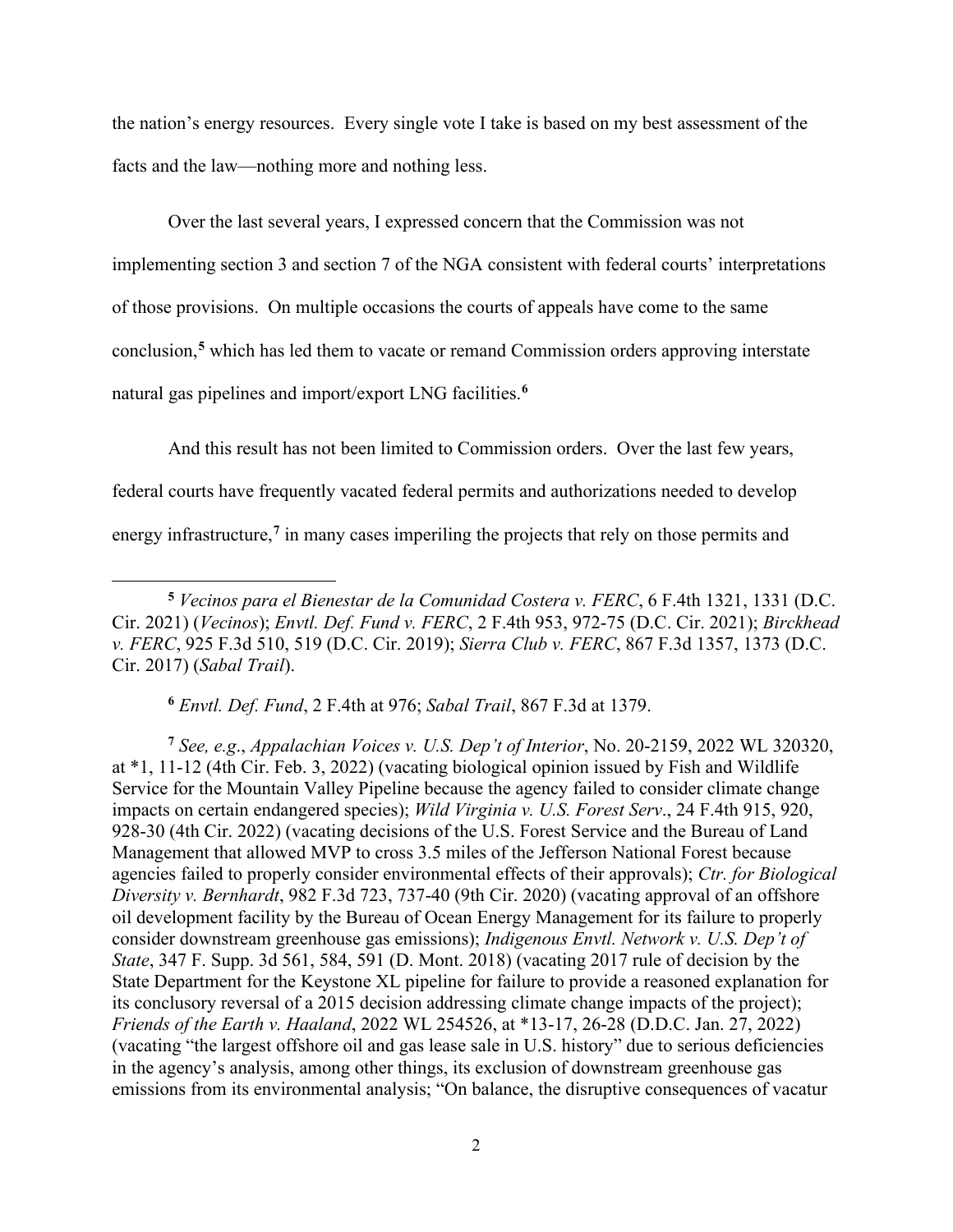authorizations. The message from these courts is clear: Agencies must not cut corners. When they do, they put infrastructure projects at risk, including natural gas pipelines that may be needed to deliver fuel for home heating or electric generation and LNG facilities that could, potentially, help to reduce our allies' energy dependence on Russian gas. The goal of the two Policy Statements is to provide an updated, legally durable framework that incorporates the guidance the Commission has received from the federal courts into its approach for permitting interstate natural gas pipelines and LNG facilities.

Section 7 of the NGA gives the Commission responsibility for siting interstate natural gas pipelines that are required by the public convenience and necessity. Section 7 provides for what is essentially a two-step inquiry. First, the Commission must determine whether the project is needed. Second, where there is a need for the project, the Commission must determine whether the project is in the public interest. In other words, whether the benefits of the project especially increasing access to natural gas—outweigh its adverse impacts. As the Supreme Court has explained, in making that determination the Commission must consider all factors bearing on the public interest. **[8](#page-2-0)** Both the need and public interest determinations are important

do not outweigh the seriousness of the [National Environmental Policy Act] error in this case and the need for the agency to get it right."), *pet. for review filed* (D.C. Cir. Feb. 11, 2022); *Western Watersheds Project v. Zinke*, 441 F. Supp. 3d 1042, 1086-89 (D. Idaho 2020) (vacating oil and gas leases approved by the Bureau of Land Management that affected certain threatened species in light of serious violations of NEPA and the Federal Land Policy and Management Act); *Sovereign Inupiat for a Living Arctic v. BLM*, 2021 WL 3667986, at \*11-12, 46 (D. Ala. Aug. 18, 2021) (vacating an approval by the Bureau of Land Management and a biological opinion by the Fish and Wildlife Service for a proposed oil and gas project in National Petroleum Reserve in Alaska's North Slope based on "serious errors," including BLM's EIS failure to consider downstream greenhouse gas emissions).

<span id="page-2-0"></span>**<sup>8</sup>** *Atl. Ref. Co. v. Pub. Serv. Comm'n of N.Y.*, 360 U.S. 378, 391 (1959) ("This is not to say that rates are the only factor bearing on the public convenience and necessity, for [NGA section] 7(e) requires the Commission to evaluate all factors bearing on the public interest.").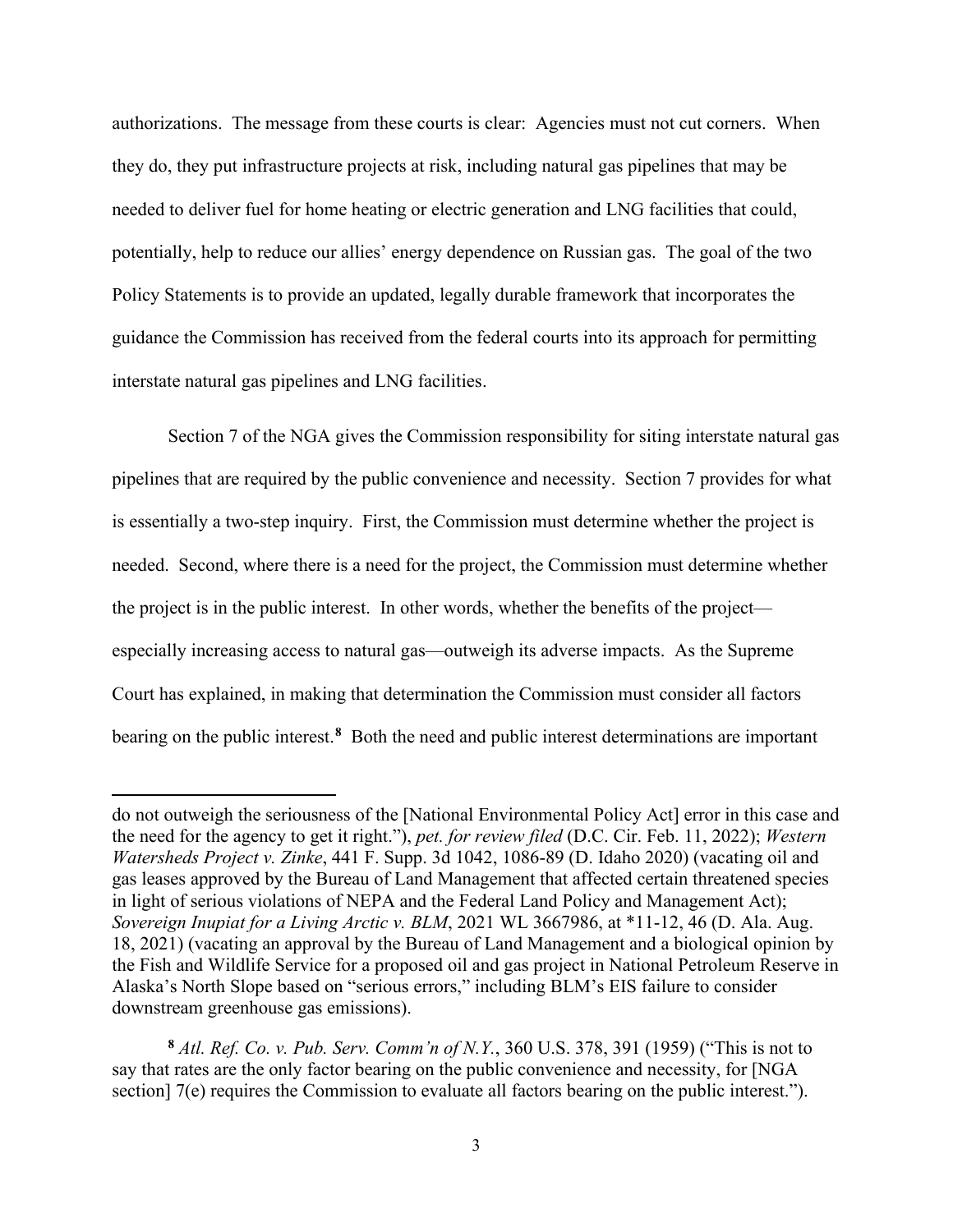because a section 7 certificate provides not only the authority to construct and operate an interstate natural gas pipeline, but also the authority to condemn private land via eminent domain in order to do so.**[9](#page-3-0)**

The Commission's prior certificate policy statement was issued in 1999, **[10](#page-3-1)** nearly a quarter century ago. A lot has happened since then. As a result of "fracking" and other technologies, domestic natural gas production has increased dramatically**[11](#page-3-2)** and much of that increase occurred in areas, like the Marcellus and Utica shale deposits, where natural gas infrastructure was inadequate to handle the boom—creating a "take-away bottleneck."**[12](#page-3-3)** At the same time, demand for natural gas has continued to grow,**[13](#page-3-4)** as natural gas became the primary fuel used to generate electricity,**[14](#page-3-5)** and the United States became a net exporter of natural gas in 2017.**[15](#page-3-6)** To relieve the bottlenecks and meet new markets, developers proposed pipelines in new

**<sup>9</sup>** A section 3 authorization, by contrast, does not convey eminent domain authority.

<span id="page-3-1"></span><span id="page-3-0"></span>**<sup>10</sup>** *Certification of New Interstate Nat. Gas Pipeline Facilities*, 88 FERC ¶ 61,227 (1999), *clarified*, 90 FERC ¶ 61,128, *further clarified*, 92 FERC ¶ 61,094 (2000) (1999 Certificate Policy Statement).

<span id="page-3-2"></span>**<sup>11</sup>** Energy Information Administration, *Natural Gas Explained* (2021), https://www.eia.gov/energyexplained/natural-gas/where-our-natural-gas-comes-from.php.

<span id="page-3-3"></span>**<sup>12</sup>** *Certification of New Interstate Natural Gas Facilities*, 83 FR 18020 (Apr. 25, 2018), 163 FERC ¶ 61,042, at P 21 (2018) (2018 Notice of Inquiry).

<span id="page-3-4"></span>**<sup>13</sup>** *Id*. P 20 ("As natural gas production has increased, so has demand, rising from 24.1 Tcf in 2010 to 27.1 Tcf in 2017, driven in part by an increase in gas-fired electric generation.") (citation omitted).

<span id="page-3-6"></span><span id="page-3-5"></span>**<sup>14</sup>** Energy Information Administration, *Electricity in the United States* (2021), https://www.eia.gov/energyexplained/electricity/electricity-in-the-us.php.

**<sup>15</sup>** 2018 Notice of Inquiry, 163 FERC ¶ 61,042 at P 19.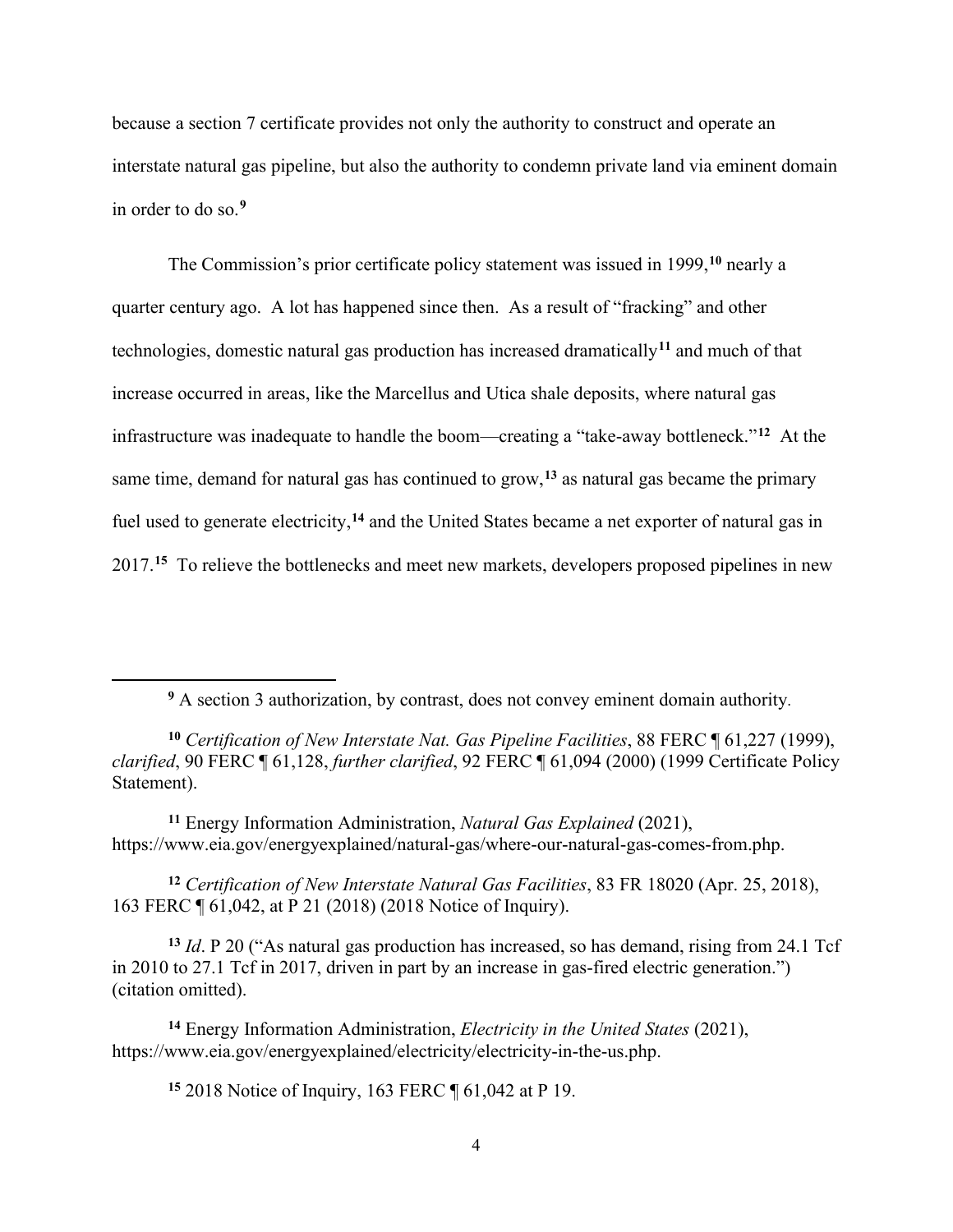areas, traversing more populated regions,**[16](#page-4-0)** with impacts that can be both more significant in and of themselves and that can also affect a greater number of people. In addition, the Commission's policies changed, albeit often without acknowledgement. Most notably, while the 1999 Certificate Policy Statement provided that the Commission would "consider all relevant factors reflecting on the need for the project,"**[17](#page-4-1)** the Commission's approach eventually evolved toward a position in which the precedent agreements filed by a project developer were treated as conclusive proof of the need for a proposed project.**[18](#page-4-2)**

To his great credit, at his first Commission meeting in December of 2017, Chairman Kevin McIntyre announced a proceeding to reexamine the 1999 Certificate Policy Statement in light of changed circumstances. Shortly thereafter, in 2018, the Commission issued a notice of inquiry examining several aspects of the Commission's approach to siting a proposed natural gas pipeline or LNG facility, including how the Commission assessed need and greenhouse gas emissions.<sup>[19](#page-4-3)</sup> Unfortunately, after Chairman McIntyre's tragic passing, the Commission took no additional action. After I became Chairman in 2021, the Commission returned to this proceeding

<span id="page-4-0"></span>**<sup>16</sup>** *Id*. P 22 (explaining the location of production increases and changes in contracting patterns prompted "a host of applications proposing either to construct greenfield pipelines to transport gas out of the region or to increase the capacity of existing infrastructure through the addition of compression and pipeline looping") (citations omitted).

**<sup>17</sup>** 1999 Certificate Policy Statement, 88 FERC ¶ 61,227 at 61,747.

<span id="page-4-2"></span><span id="page-4-1"></span>**<sup>18</sup>** *See, e.g.*, *Envtl. Def. Fund*, 2 F.4th at 973 (finding that the Commission "seemed to count the single precedent agreement between corporate affiliates as conclusive proof of need"); *Cheyenne Connector, LLC, 168 FERC* 161,180, at P 27 (2019) ("[W]e note that the prospective shippers on the Cheyenne Connector project have executed precedent agreements with Cheyenne Connector and it is longstanding Commission policy to not second guess the business decisions of pipeline shippers."); *PennEast Pipeline Co*., 162 FERC ¶ 61,053, at PP 29-30 (2018).

<span id="page-4-3"></span>**<sup>19</sup>** 2018 Notice of Inquiry, 163 FERC ¶ 61,042 at PP 52-54, 58.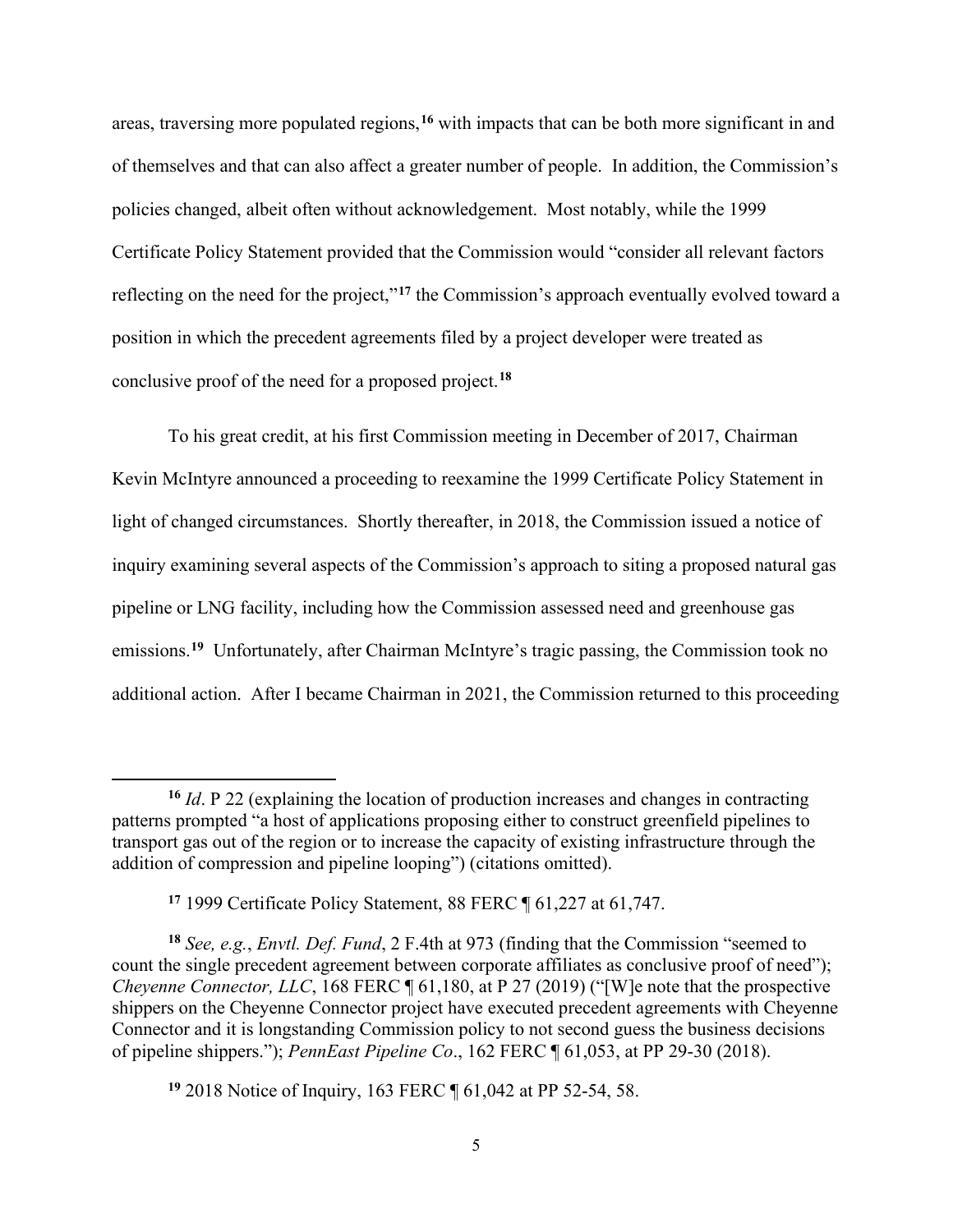by issuing a second notice of inquiry to update the record initiated by former Chairman McIntyre. All told, the Commission received over 38,000 comments in response.

The Updated Certificate Policy Statement has much in common with the 1999 Certificate Policy Statement. For example, the Updated Certificate Policy Statement reiterates that when assessing the need for a project, the Commission will consider all relevant factors, with precedent agreements remaining important, albeit no longer conclusive, evidence of need. That represents a return to the basic "totality of the circumstances" approach that the Commission adopted in 1999. In addition, and again similar to the 1999 Certificate Policy Statement, the Updated Certificate Policy Statement recognizes that precedent agreements among corporate affiliates require greater scrutiny, as they cannot be presumed to be the product of arms-length negotiations. That too represents a return to the 1999 Certificate Policy Statement and it reflects the holding in *Environmental Defense Fund v. FERC*, in which the U.S. Court of Appeals for the District of Columbia Circuit (D.C. Circuit) concluded that the Commission's reliance on and refusal to look behind an affiliate precedent agreement was arbitrary and capricious.**[20](#page-5-0)** Finally, the Updated Certificate Policy Statement also reconfirms that the Commission will consider both the economic and environmental impacts of a proposed project in its public convenience and necessity determination. Like the 1999 Certificate Policy Statement, that includes, among other things, the benefits of serving the need underlying the proposed project**[21](#page-5-1)** as well as its potential impacts to: (1) existing customers of the pipeline applicant; (2) existing pipelines in the market

**<sup>20</sup>** *Envtl. Def. Fund*, 2 F.4th at 975-76.

<span id="page-5-1"></span><span id="page-5-0"></span>**<sup>21</sup>** Updated Certificate Policy Statement, 178 FERC ¶ 61,107 at P 52 ("In determining whether to issue a certificate of public convenience and necessity, the Commission will weigh the public benefits of a proposal, the most important of which is the need that will be served by the project, against its adverse impacts.").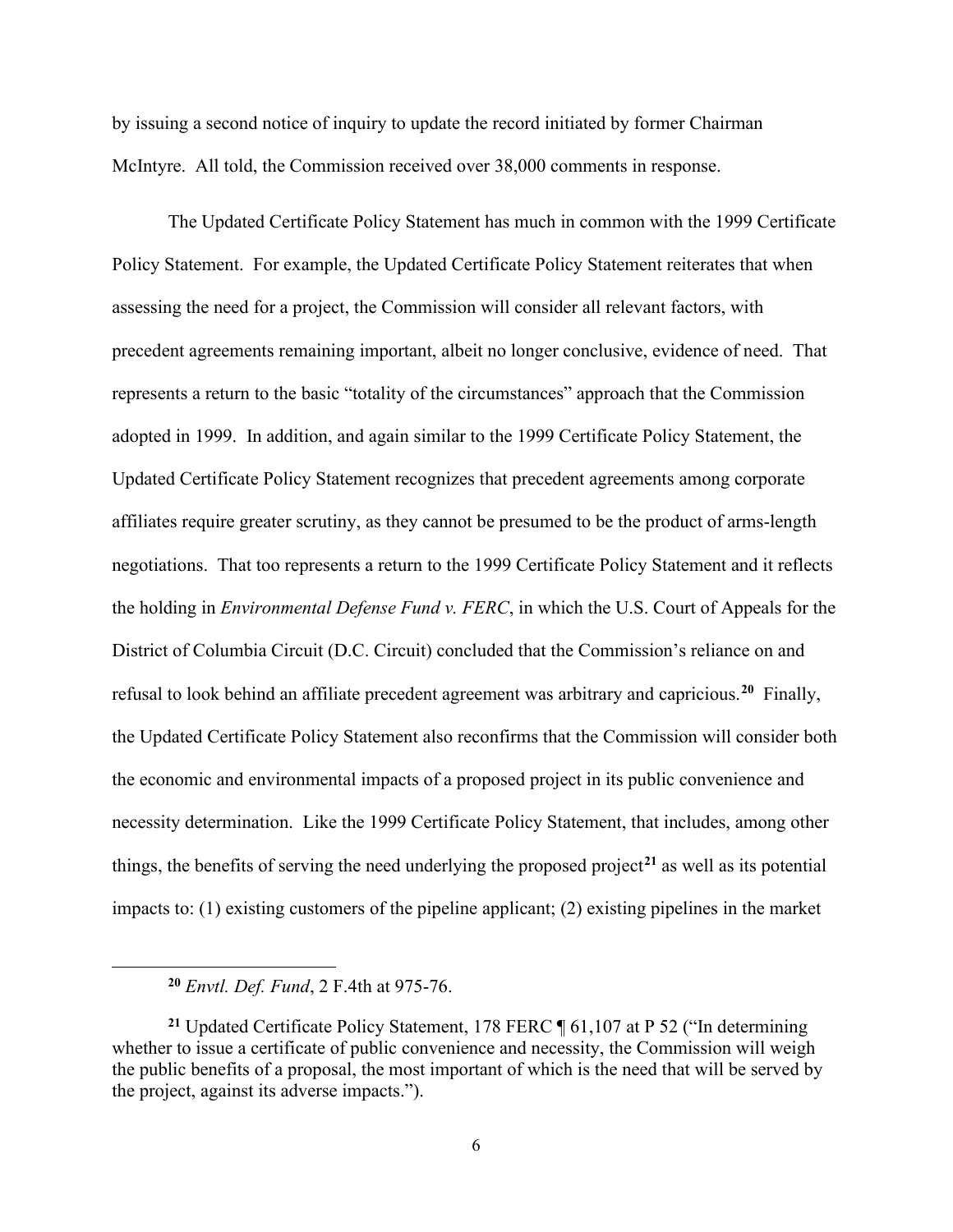and their captive customers; (3) environmental resources; and (4) landowners and surrounding communities, including, for the first time, environmental justice communities.

The Interim Greenhouse Gas Policy Statement lays out an approach for considering the reasonably foreseeable greenhouse gas emissions attributable to a proposed pipeline or LNG facility. The federal courts have explained in clear and unambiguous terms that the Commission must consider those reasonably foreseeable greenhouse gas emissions when assessing whether a proposed pipeline is required by the public convenience and necessity under section 7 or whether a LNG facility is consistent with the public interest under section 3. Nevertheless, this issue has, unfortunately, been a controversial one at the Commission for several years.

In 2017, in the *Sabal Trail* case, the court vacated a section 7 certificate of public convenience and necessity because the Commission failed to adequately estimate and consider the significance of the pipeline's downstream greenhouse gas emissions.**[22](#page-6-0)** Although that case involved the Commission's obligations under the National Environmental Policy Act (NEPA), it ultimately turned on an interpretation of the Commission's authority under the NGA. That is, the court held that the Commission had an obligation to consider greenhouse gas emissions under NEPA because it had the statutory authority to act on those emissions under the NGA.**[23](#page-6-1)** This authoritative and binding interpretation of the NGA was the dispositive legal question for the

**<sup>22</sup>** *Sabal Trail*, 867 F.3d at 1372-74.

<span id="page-6-1"></span><span id="page-6-0"></span>**<sup>23</sup>** *Id.* at 1373 ("Because FERC could deny a pipeline certificate on the ground that the pipeline would be too harmful to the environment, the agency is a 'legally relevant cause' of the direct and indirect environmental effects of pipelines it approves.").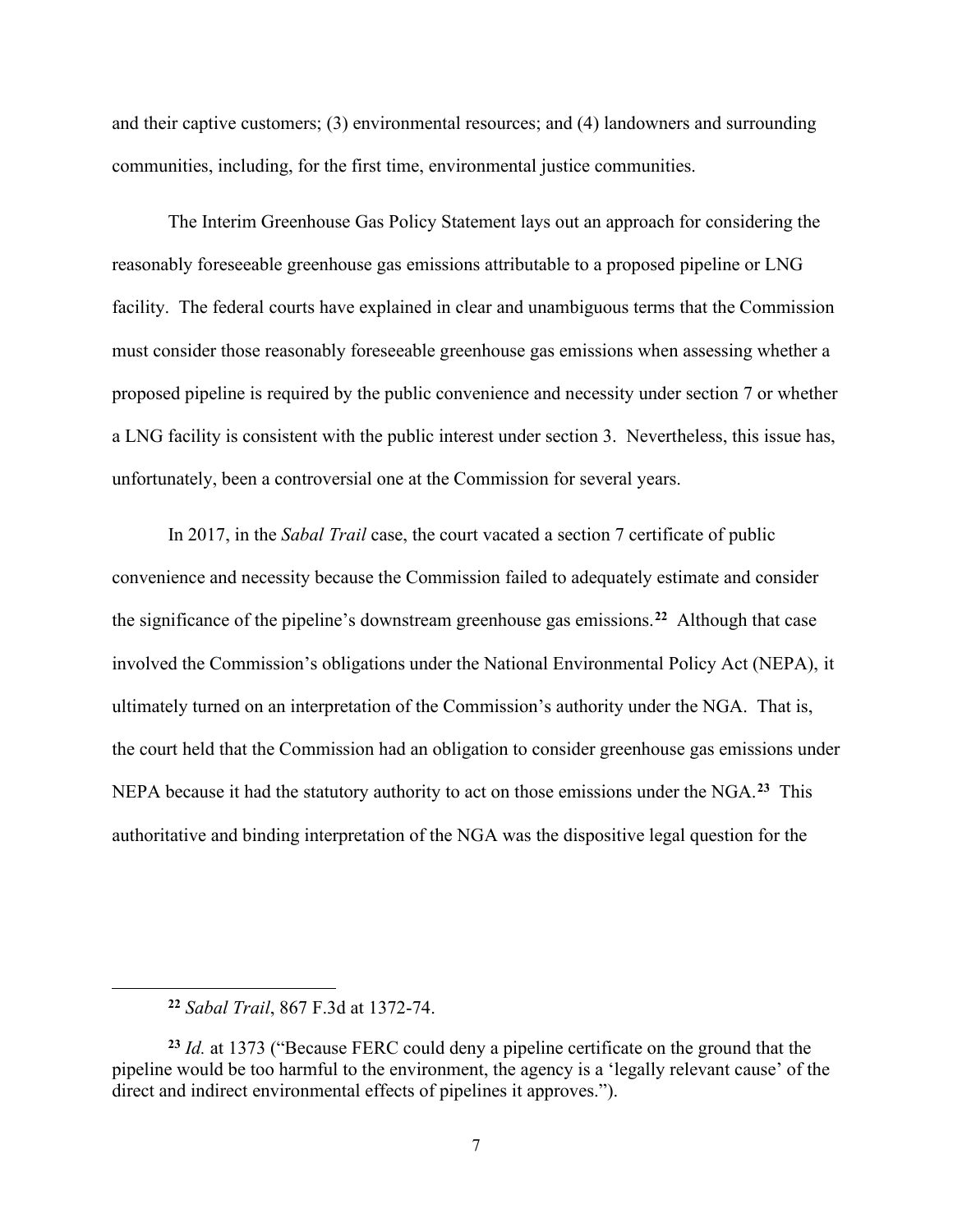entire case. In reaching that conclusion, the court also observed that the Commission "has legal authority to mitigate" the effects of those downstream emissions under the NGA. **[24](#page-7-0)**

Thereafter, the Commission sought to limit the applicability of *Sabal Trail* to the exact facts of that case. The Commission concluded that it would consider indirect greenhouse gas emissions only when a proposed pipeline was going to transport gas directly to an identified gasfueled electric generation facility. **[25](#page-7-1)** Again, however, the courts intervened. In *Birckhead*, the court rejected the Commission's rationale for narrowing *Sabal Trail* and expressly reiterated that the Commission has the statutory authority under the NGA to consider and act upon a pipeline's reasonably foreseeable greenhouse gas emissions. **[26](#page-7-2)**

Notwithstanding that guidance, the Commission, until recently, did not follow the federal courts' directives to identify and consider a pipeline project's reasonably foreseeable greenhouse gas emissions. In those instances, I felt compelled to dissent. That dynamic always frustrated me because the record in many of those cases, in my opinion, indicated that the project was needed, and the Commission could have unanimously moved these projects forward consistent with the law.

And the courts have continued to reject the Commission's approach. This past summer, the D.C. Circuit, in *Vecinos*, concluded that the Commission failed to adequately assess the significance of the greenhouse gas emissions associated with three proposed LNG export

**<sup>24</sup>** *Id*. at 1374 (citing 15 U.S.C. § 717f(e)).

**<sup>25</sup>** *Dominion Transmission, Inc.*, 163 FERC ¶ 61,128, at P 43 & n.96 (2018).

<span id="page-7-2"></span><span id="page-7-1"></span><span id="page-7-0"></span>**<sup>26</sup>** *Birckhead*, 925 F.3d at 519 (rejecting as overly narrow the Commission's interpretation of *Sabal Trail* and noting that "the Commission itself backed away from this extreme position during oral argument").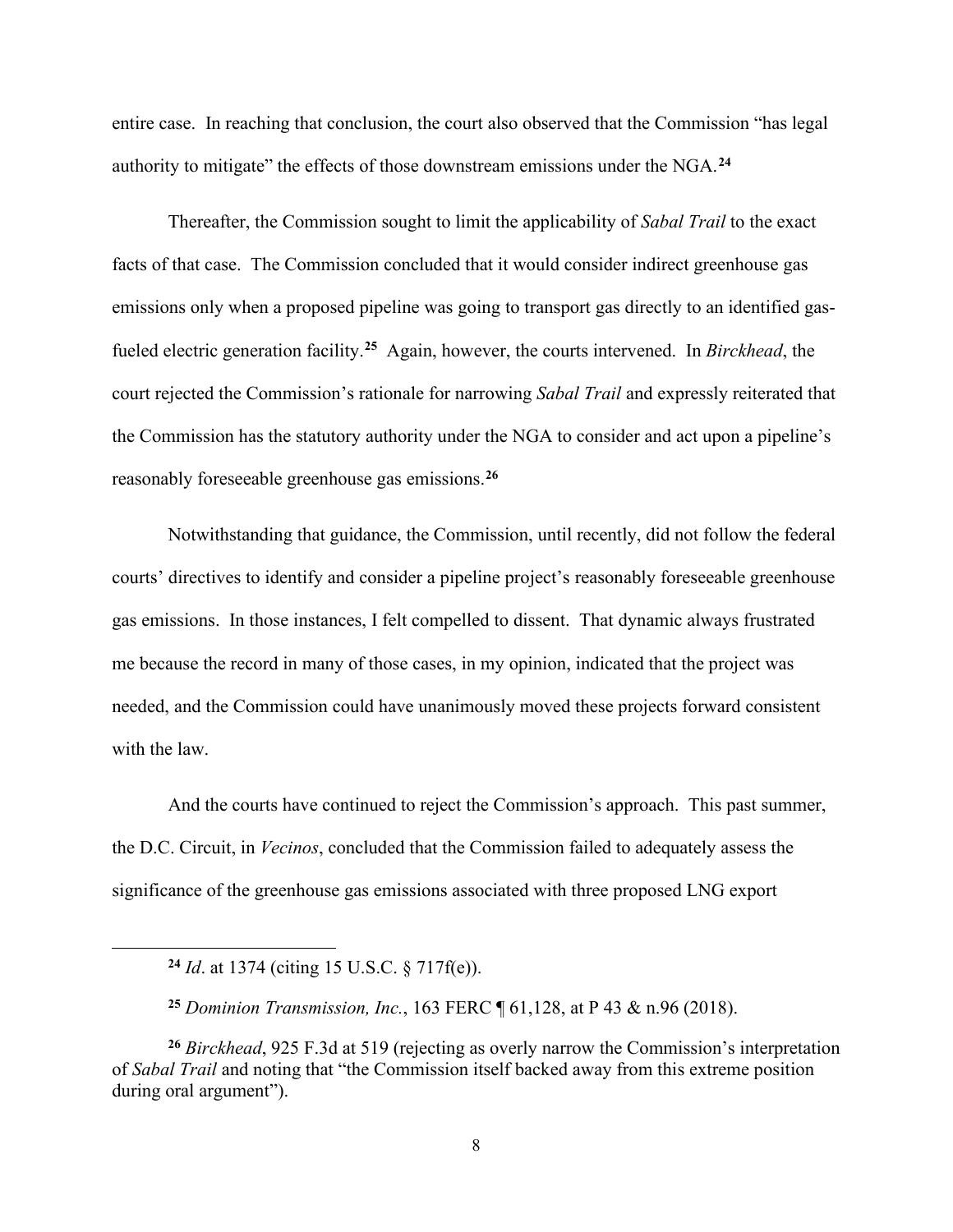facilities and associated pipelines. **[27](#page-8-0)** As a result, the court remanded the case to the Commission, directing it to redo its assessment of the public convenience and necessity and the public interest after adequately considering the arguments about the significance of the projects' greenhouse gas emissions, again confirming that such emissions are properly within the scope of the Commission's analysis under the NGA. **[28](#page-8-1)**

The principal purpose of the Interim Greenhouse Gas Policy Statement is to provide a framework for considering reasonably foreseeable greenhouse gas emissions in our analysis under NGA sections 3 and 7 that is consistent with binding court precedent. To do so, the Interim Greenhouse Gas Policy Statement outlines a method for assessing the significance of greenhouse gas emissions and also how the Commission will consider possible mitigation thereof. On the latter point, the Commission encouraged applicants to propose greenhouse gas mitigation measures and stated that, to the extent it may require mitigation, any such mitigation would be limited to the direct emissions caused by the project—i.e., those from construction and operation of the pipeline, not the indirect upstream or downstream emissions, even where they are reasonably foreseeable.**[29](#page-8-2)** Finally, I would note that the guidance is interim, and the Commission invited comment on whether and how it should revise that guidance in the future.

<span id="page-8-0"></span>**<sup>27</sup>** *Vecinos*, 6 F.4th at 1328-30. The court also held the Commission's consideration of environmental justice issues was insufficient. *See id.* at 1330-31.

<span id="page-8-1"></span>**<sup>28</sup>** *Id.* at 1331 ("Because the Commission's analyses of the projects' impacts on climate change and environmental justice communities were deficient, the Commission must also revisit its determinations of public interest and convenience under Sections 3 and 7 of the NGA.").

<span id="page-8-2"></span>**<sup>29</sup>** The Commission so exercised its discretion notwithstanding *Sabal Trail*'s statement that the Commission has the legal authority to impose mitigation of indirect emissions. Interim Greenhouse Gas Policy Statement, 178 FERC ¶ 61,108 at P 105.The Commission, nevertheless, encouraged pipeline developers to consider mitigation of indirect emissions.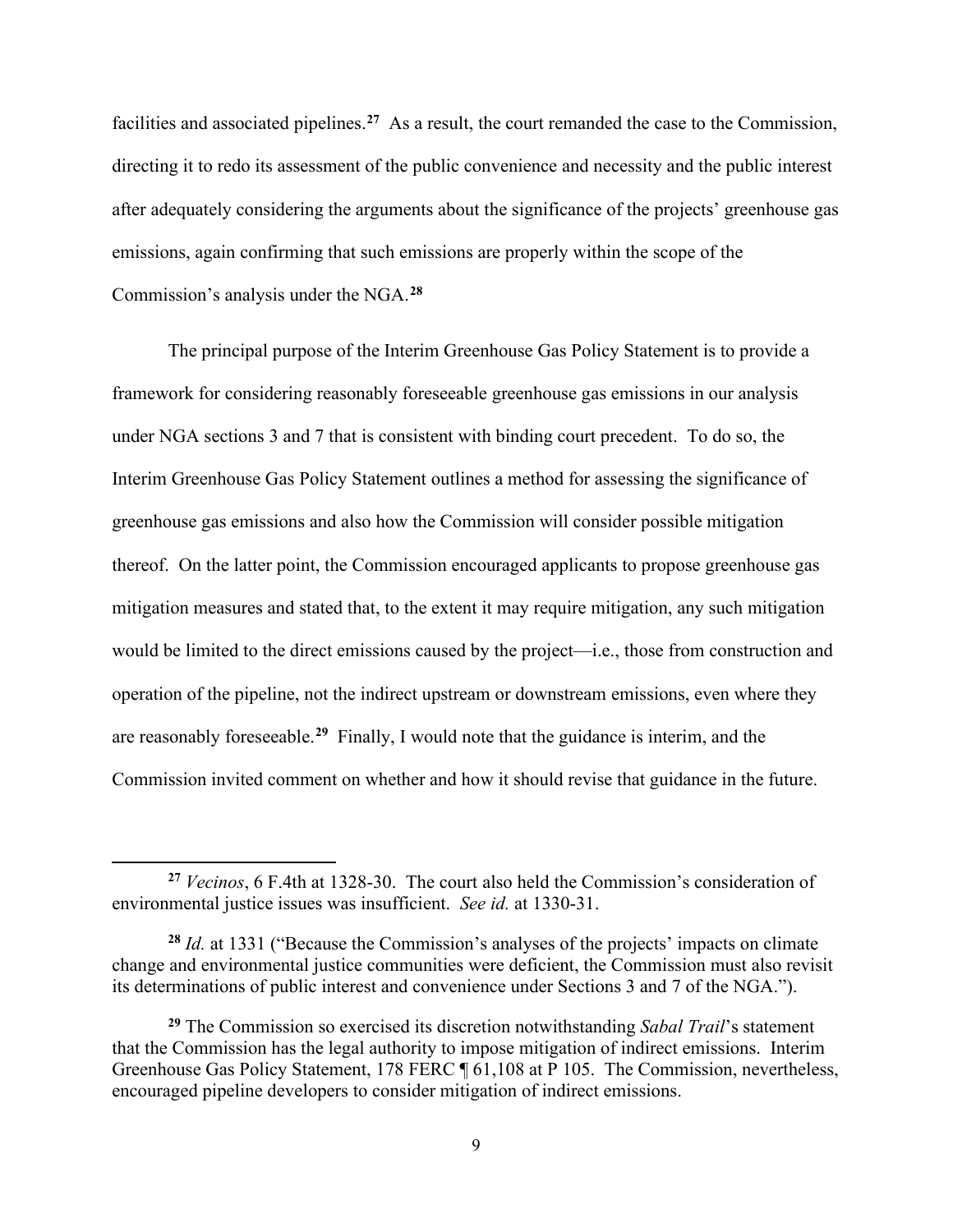As the Commission noted in the policy statement, we adopted this approach so that the Commission could begin responding to the courts' guidance and processing applications "without undue delay," while recognizing that revisions to that approach may be appropriate upon reviewing the comments from all stakeholders.**[30](#page-9-0)**

I have great respect for my dissenting colleagues, Commissioners Danly and Christie. But, as explained below, I am concerned that their approach would have the Commission continue to make the same mistakes, which risks another round of remands and the ensuing cost, delay, and uncertainty that they inevitably produce. We must do better than that. Both the industry and the public have every right to expect the Commission to articulate and apply a framework that produces certificates and authorizations that respond to binding court precedent and withstand judicial review.

My dissenting colleagues doubt the Commission's statutory authority to evaluate and, where appropriate, mitigate, the greenhouse gas emissions caused by the Commission's issuance of a section 3 authorization or a section 7 certificate. Those positions, however, cannot be squared with the court decisions discussed above. Nor do they fully account for the decades of court precedent, including Supreme Court precedent, holding that the evaluation of environmental impacts is one of the purposes that the Commission must take into account under the NGA. **[31](#page-9-1)** Instead, they argue that *Sabal Trail* and subsequent cases are wrongly decided, inadequately reasoned, or overtaken by intervening Supreme Court decisions.

**<sup>30</sup>** Interim Greenhouse Gas Policy Statement, 178 FERC ¶ 61,108 at P 1.

<span id="page-9-1"></span><span id="page-9-0"></span>**<sup>31</sup>** *See, e.g.*, *NAACP v. FPC*, 425 U.S. 662, 670 & n.6 (1976) (recognizing the Commission's "authority to consider conservation, environmental, and antitrust questions" as "subsidiary purposes" of the NGA and Federal Power Act). "National environmental policy is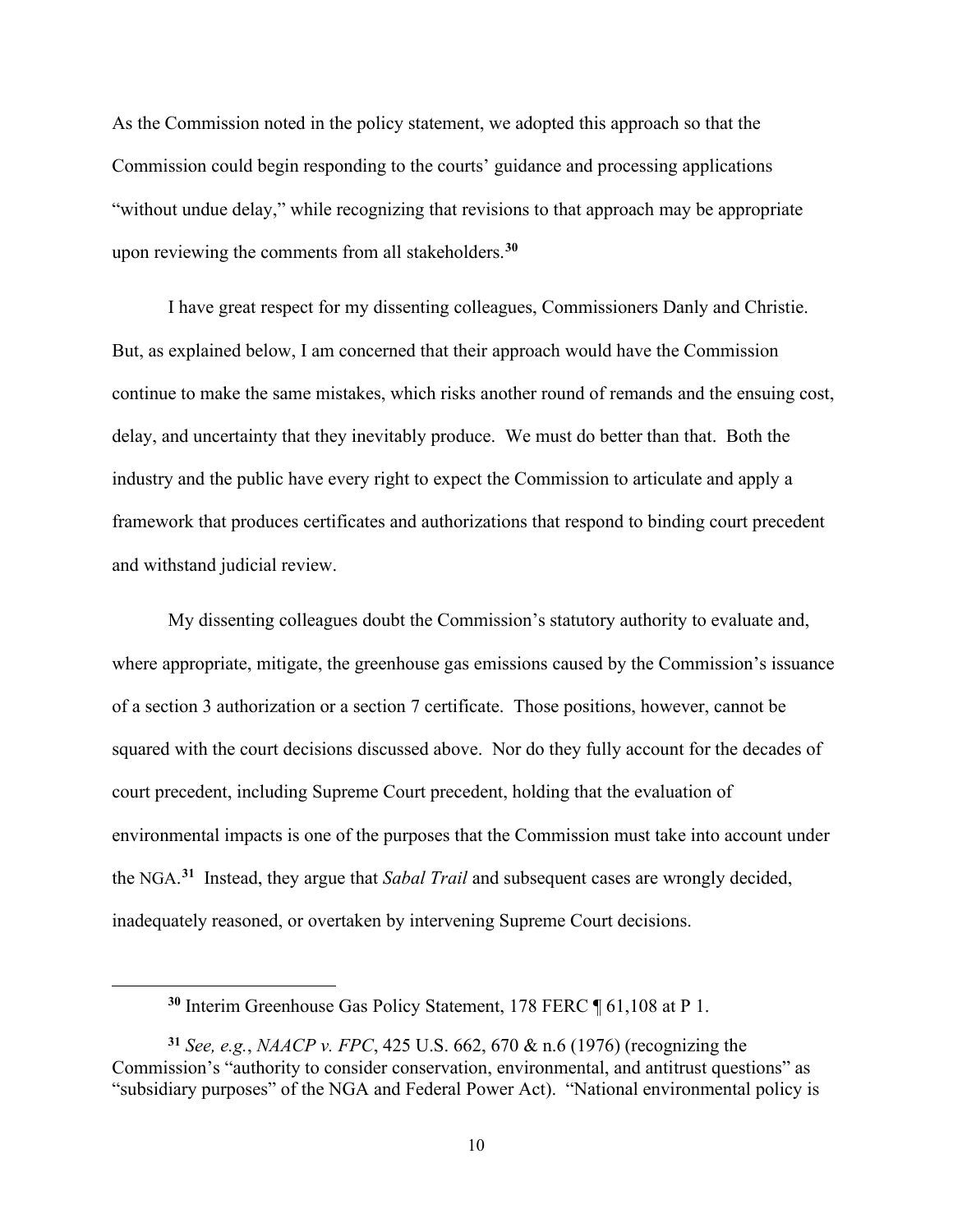Whether *Sabal Trail* and its progeny are right, wrong, or something in between is not for us to decide. A fundamental principle of our constitutional structure is that the judicial branch interprets the law, and the executive branch applies it.**[32](#page-10-0)** It does not matter whether a Commissioner agrees with that decision or whether the Commissioner hopes the law might change at some point in the future. So long as binding court precedent addresses the particular question before us—as it does here—the executive branch must abide by that interpretation. To put executive branch officials in charge of deciding which court cases to follow, and which to disregard, would be an invitation to exactly the type of unchecked executive branch authority to which my colleagues rightly object.

My colleagues also argue that the Policy Statements implicate major questions on which Congress has not spoken clearly enough to validly assign to the Commission authority to evaluate and mitigate greenhouse gas emissions that contribute to climate change. But the major questions doctrine, by its very definition, cannot apply when Congress has already spoken, and the courts have made clear that the relevant statutes require that the Commission evaluate reasonably foreseeable greenhouse gas emissions**[33](#page-10-1)** as part of its obligation to consider "all factors bearing on the public interest."**[34](#page-10-2)** In that respect, greenhouse gas emissions are no

**<sup>33</sup>** *Sabal Trail*, 867 F.3d at 1373-74.

the responsibility of many federal agencies yet the [Commission] is required to give its own independent consideration to environmental factors in its decisions." *Pub. Serv. Comm'n of State of N.Y. v. FERC*, 589 F.2d 542, 558 (D.C. Cir. 1978) (citing *Udall v. FPC*, 387 U.S. 428 (1967); *NAACP*, 425 U.S. at 668).

<span id="page-10-0"></span>**<sup>32</sup>** *Marbury v. Madison*, 5 U.S. 137, 1 Cranch 137, 177 (1803) ("It is emphatically the province and duty of the judicial department to say what the law is.").

<span id="page-10-2"></span><span id="page-10-1"></span>**<sup>34</sup>** *Atl. Ref. Co.*, 360 U.S. at 391; *see also NAACP*, 425 U.S. at 670 & n.6; *FPC v. Transcon. Gas Pipe Line Corp*., 365 U.S. 1, 17 (1961) (*Transco*) (recognizing that the NGA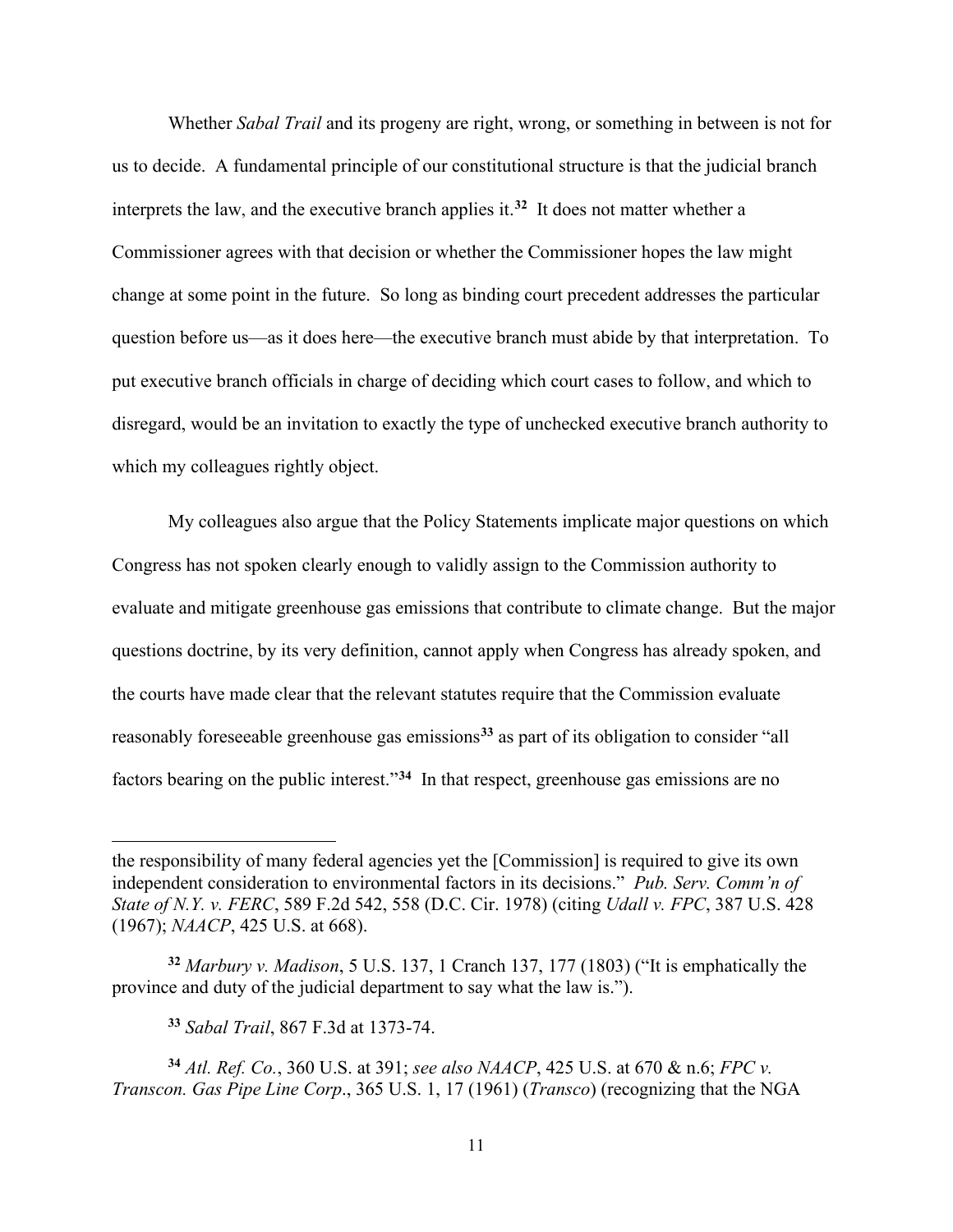different than the many other environmental, economic, and social factors that the Commission considers under section 3 and section 7, but that are not specifically enumerated in the NGA or NEPA.

Finally, Commissioners Christie and Danly object that we have no statutory standard to assess the significance of greenhouse gas emissions. To be sure, determining significance can be a complex task, depending on the nature of the impact at issue, but there is no statutory deficiency on this score. In fact, we perform this task repeatedly in nearly every certificate order with respect to other potential environmental effects such as impacts to groundwater, wetlands, fisheries, wildlife, old growth forests, cultural resources, agricultural lands, minerals, soils, recreation, visual impacts, noise, socioeconomics (e.g., property values), and safety, to name just a few. Since the enactment of NEPA, and without objections to its authority, the Commission has routinely made significance determinations with respect to each of these project-related impacts, usually without express statutory guidance. Just as we make determinations regarding the significance of a proposed project's effects on old growth forests, permafrost, agricultural lands, or noise without a freestanding statutory standard, so too can we do the same for greenhouse gas emissions and their impact on climate change. Indeed, the Commission has already done so, and in a bipartisan fashion.**[35](#page-11-0)** And just like those other environmental impacts,

affords the Commission the authority to consider downstream uses, and specifically, the impact of end-users combusting transported gas on air quality); *Pub. Utils. Comm'n of Cal. v. FERC*, 900 F.2d 269, 281 (D.C. Cir. 1990) ("That Congress should have had environmental and conservation factors in mind in establishing the Commission seems entirely plausible, as the enterprises licensed by the Commission necessarily and typically have dramatic natural resource impacts.").

<span id="page-11-0"></span>**<sup>35</sup>** *N. Natural Gas Co*., 174 FERC ¶ 61,189, at PP 29-36 (2021).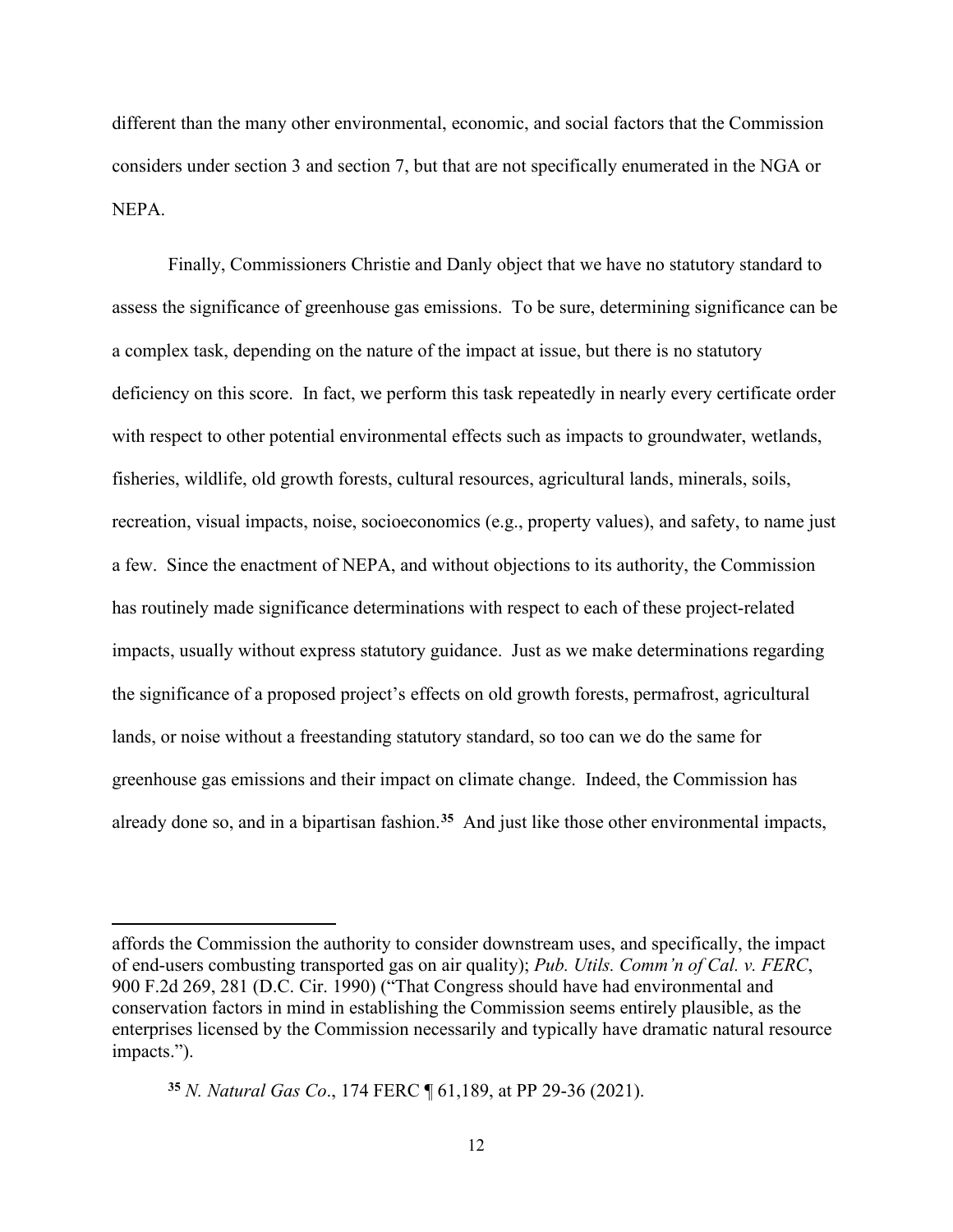the Commission's significance determinations with respect to climate change will continue to be based on the record of each individual proceeding.**[36](#page-12-0)**

It bears repeating what a significance determination does—and does not—mean. A finding of significance allows the Commission to contextualize and consider the environmental harm caused by a particular project—that is, it furthers NEPA's goal of informed, reasoned decisionmaking. **[37](#page-12-1)** It does not, however, mean that a project cannot go forward or that a particular harm must be mitigated to insignificant levels. Instead, as it often does, the Commission can find that a particular environmental harm is significant, but that the project is nevertheless required by the public convenience and necessity or the public interest.**[38](#page-12-2)**

\* \* \*

I want to reiterate that I appreciate the opportunity to come before you today, and want to be helpful in addressing any questions and concerns you may have. I also want to assure you

<span id="page-12-0"></span>**<sup>36</sup>** Interim Greenhouse Gas Policy Statement, 178 FERC ¶ 61,108 at P 81 ("While the 100,000 metric ton presumption will serve as a guidepost, facilitating transparent, predictable analysis of a proposed project's contribution to climate change, our analysis will continue to consider all evidence in the record on a case-by-case basis.").

<span id="page-12-1"></span>**<sup>37</sup>** *See, e.g*., *Robertson v. Methow Valley Citizens Council*, 490 U.S. 332, 349 (1989) (explaining that one of NEPA's purposes is to ensure that "relevant information will be made available to the larger audience that may also play a role in both the decision-making process and the implementation of that decision"); *Lemon v. Geren*, 514 F.3d 1312, 1315 (D.C. Cir. 2008) ("The idea behind NEPA is that if the agency's eyes are open to the environmental consequences of its actions and if it considers options that entail less environmental damage, it may be persuaded to alter what it proposed.").

<span id="page-12-2"></span>**<sup>38</sup>** *Alaska Gasline Development Corp.*, 171 FERC ¶ 61,134, at P 25 (2020) ("The final EIS concludes that project construction and operation would have significant impacts on permafrost, wetlands, forests, and caribou, specifically the Central Arctic Herd, as well as some sensitive noise receptors."); *id*. P 251 (agreeing with the conclusions in the EIS and finding that the project was nonetheless not inconsistent with the public interest).